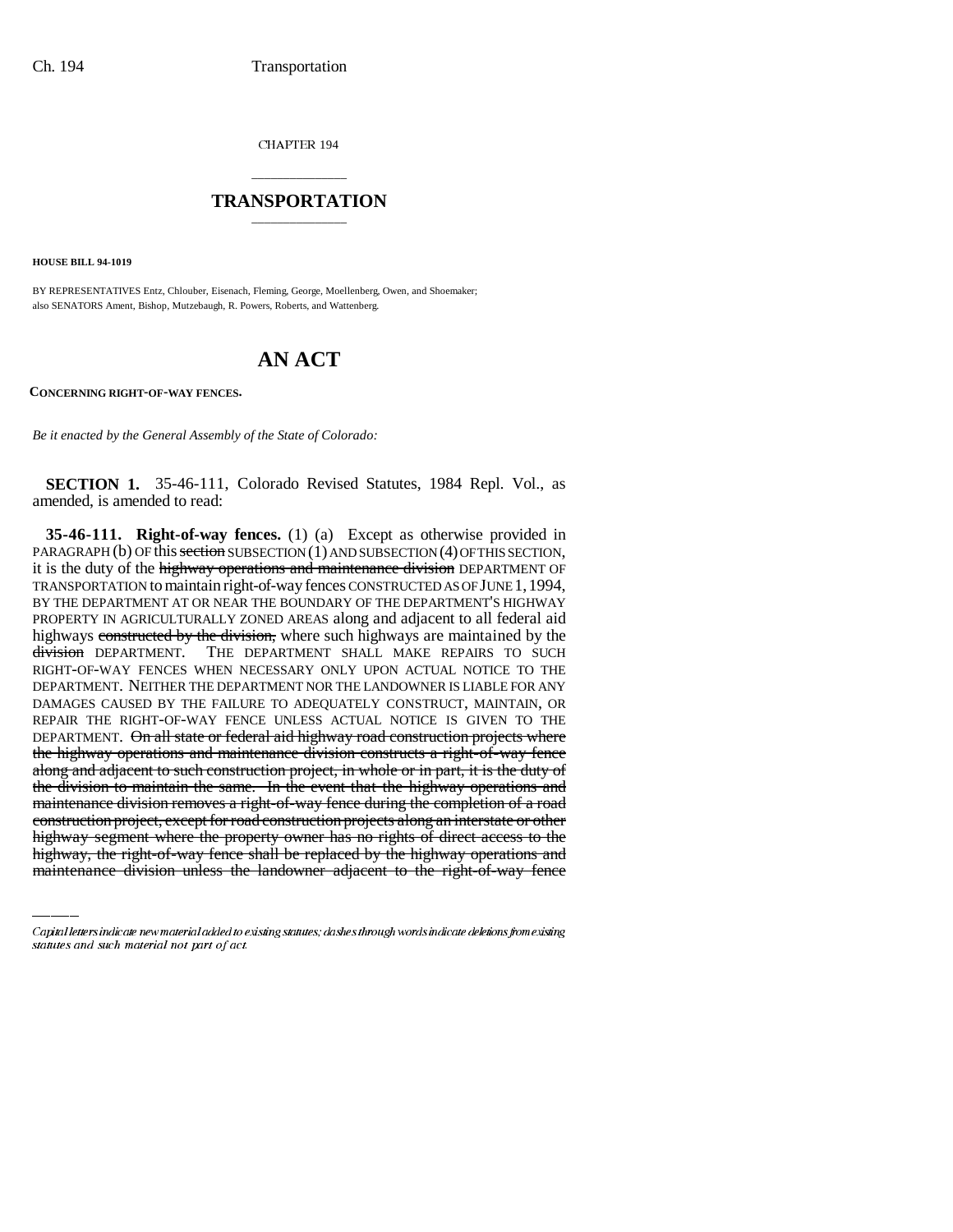Transportation Ch. 194

requests that the right-of-way fence not be replaced. Except for road construction projects along an interstate highway or other highway segment where the property owner has no rights of direct access to the highway, no right-of-way fence shall be erected unless the landowner adjacent to the right-of-way fence requests that the right-of-way fence be erected. The highway operations and maintenance division shall continue to maintain the right-of-way fence.

(b) IF THE DEPARTMENT REMOVES A RIGHT-OF-WAY FENCE IN AN AGRICULTURALLY ZONED AREA DURING A CONSTRUCTION PROJECT, THE DEPARTMENT SHALL REPLACE AND MAINTAIN SAID FENCE UNLESS THE LANDOWNER AND THE DEPARTMENT AGREE THAT SAID FENCE SHALL NOT BE REPLACED.

(2) IN NONAGRICULTURALLY ZONED AREAS, THE DEPARTMENT MAY ERECT A RIGHT-OF-WAY FENCE WHERE THE HIGHWAY HAS BEEN DECLARED A FREEWAY PURSUANT TO SECTION 43-3-101, C.R.S., OR IN AREAS THAT THE LANDOWNER AND THE DEPARTMENT AGREE THAT SAID FENCE BE ERECTED. IF THE DEPARTMENT ERECTS A RIGHT-OF-WAY FENCE OR HAS PREVIOUSLY ERECTED A RIGHT-OF-WAY FENCE WHERE THE HIGHWAY HAS BEEN DECLARED A FREEWAY, THE DEPARTMENT SHALL MAINTAIN AND REPAIR SAID FENCE WHEN NECESSARY UPON ACTUAL NOTICE TO THE DEPARTMENT. NEITHER THE DEPARTMENT NOR THE LANDOWNER IS LIABLE FOR ANY DAMAGES CAUSED BY THE FAILURE TO ADEQUATELY CONSTRUCT, MAINTAIN, OR REPAIR THE RIGHT-OF-WAY FENCE UNLESS ACTUAL NOTICE IS GIVEN TO THE DEPARTMENT.

(3) UPON ACTUAL NOTICE, THE DEPARTMENT SHALL MAINTAIN RIGHT-OF-WAY FENCES CONSTRUCTED BY THE DEPARTMENT, WHERE HIGHWAYS ARE MAINTAINED BY THE DEPARTMENT, AT OR NEAR THE BOUNDARY OF THE DEPARTMENT'S HIGHWAY PROPERTY ADJACENT TO PROPERTIES OWNED BY MUNICIPALITIES UNLESS OTHERWISE AGREED TO IN WRITING BY THE DEPARTMENT AND THE MUNICIPALITY.

(4) IF, IN BOTH AGRICULTURALLY AND NONAGRICULTURALLY ZONED AREAS, THE LANDOWNER ADJACENT TO AN EXISTING RIGHT-OF-WAY FENCE AND THE DEPARTMENT AGREE THAT SAID FENCE SHALL BE REMOVED, THE RIGHT-OF-WAY FENCE SHALL BE REMOVED BY THE DEPARTMENT AT ITS EXPENSE. IF THE LANDOWNER REMOVES OR CAUSES THE REMOVAL OF THE RIGHT-OF-WAY FENCE WITHOUT AGREEMENT BY THE DEPARTMENT, THE DEPARTMENT SHALL NOT BE REQUIRED TO REIMBURSE THE LANDOWNER FOR SUCH REMOVAL, AND THE LANDOWNER SHALL BE LIABLE FOR ANY AND ALL DAMAGES CAUSED BY THE UNAUTHORIZED REMOVAL OF THE FENCE.

(5) IF A RIGHT-OF-WAY FENCE IS EITHER REMOVED OR NOT REPLACED PURSUANT TO SUBSECTION (1) OR (4) OF THIS SECTION AND THE LANDOWNER WHO AGREED THAT THE FENCE BE REMOVED OR NOT REPLACED OR ANY SUBSEQUENT LANDOWNER OF PROPERTY ADJACENT TO THE RIGHT-OF-WAY LATER DESIRES TO ERECT A RIGHT-OF-WAY FENCE, SAID FENCE MAY BE ERECTED BY THE LANDOWNER AT THE LANDOWNER'S EXPENSE, BUT ONLY UPON PRIOR AGREEMENT BY THE DEPARTMENT. SUCH RIGHT-OF-WAY FENCE SHALL BE CONSTRUCTED IN ACCORDANCE WITH THE STANDARDS APPLICABLE TO THE DEPARTMENT AT THE TIME SUCH FENCE IS ERECTED, AND THE DEPARTMENT IS REQUIRED TO MAKE REPAIRS TO SUCH RIGHT-OF-WAY FENCE UPON ACTUAL NOTICE TO THE DEPARTMENT. LIABILITY FOR ANY DAMAGES CAUSED BY FAILURE TO ADEQUATELY CONSTRUCT THE RIGHT-OF-WAY FENCE SHALL BE BORNE BY THE LANDOWNER AT THE TIME THE DAMAGES ARE INCURRED.